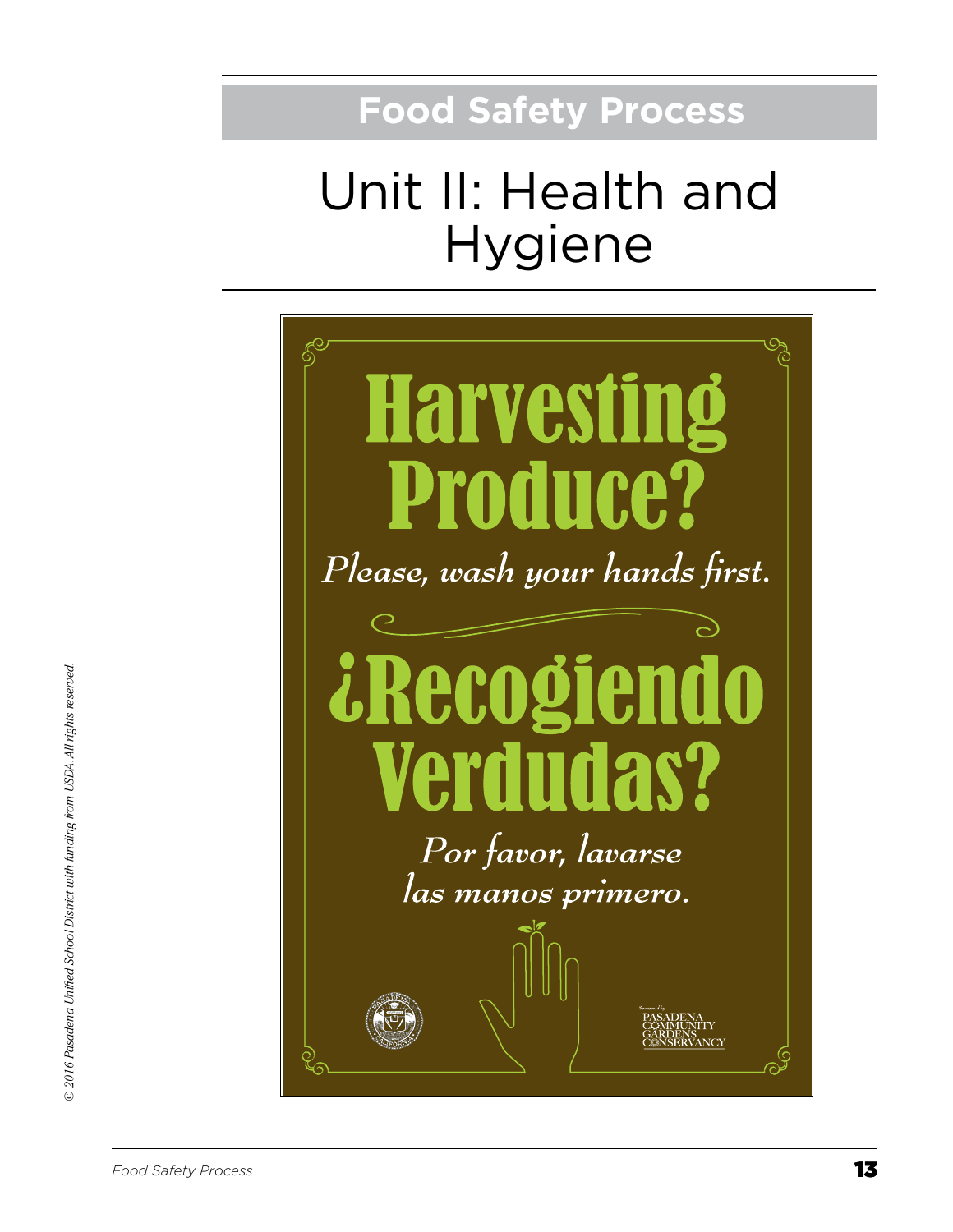The health and hygiene of Garden Participants directly impacts the safety of produce grown and served from your school garden. Fruits and vegetables from your school garden will be harvested by hand; so, it is very important that Garden Participants know and understand that proper hygiene practices must be used in every process from working in the garden to harvesting produce.

### Hand Washing and Signage

WHEN to Wash Your Hands<sup>6</sup>

- BEFORE working in the garden.
- BEFORE putting on gloves, and then again when changing them.
- BEFORE handling cleaning products.
- BEFORE cleaning and sanitizing tools.
- AFTER working in the garden.
- AFTER handling cleaning products.
- AFTER eating or drinking.
- AFTER taking a break.
- AFTER using the rest room.
- AFTER sneezing or coughing, blowing your nose, or using a tissue or handkerchief.
- AFTER touching your hair, face, body, or clothing.
- AFTER handling garbage.
- AFTER touching an open sore, cut or pimple.
- AFTER engaging in other activity that contaminates the hands.

How to Properly Wash Your Hands<sup>1</sup>



Wet your hands with clean water (warm water is preferred if available), apply soap, and work up a lather.

1. Scrub your hands for at least 20 seconds. Don't forget to scrub under your fingernails and between your fingers. Rub fingertips of each hand in suds on palm of opposite hand. Wash your arms up to your elbows if exposed.

*TIP:* Sing "Happy Birthday" to yourself while scrubbing. It takes 20 seconds!

- 2. Rinse your hands and arms under clean water.
- 3. Dry your hands using single-use paper towels. *Do not use a paper towel more than once or share towels with others.*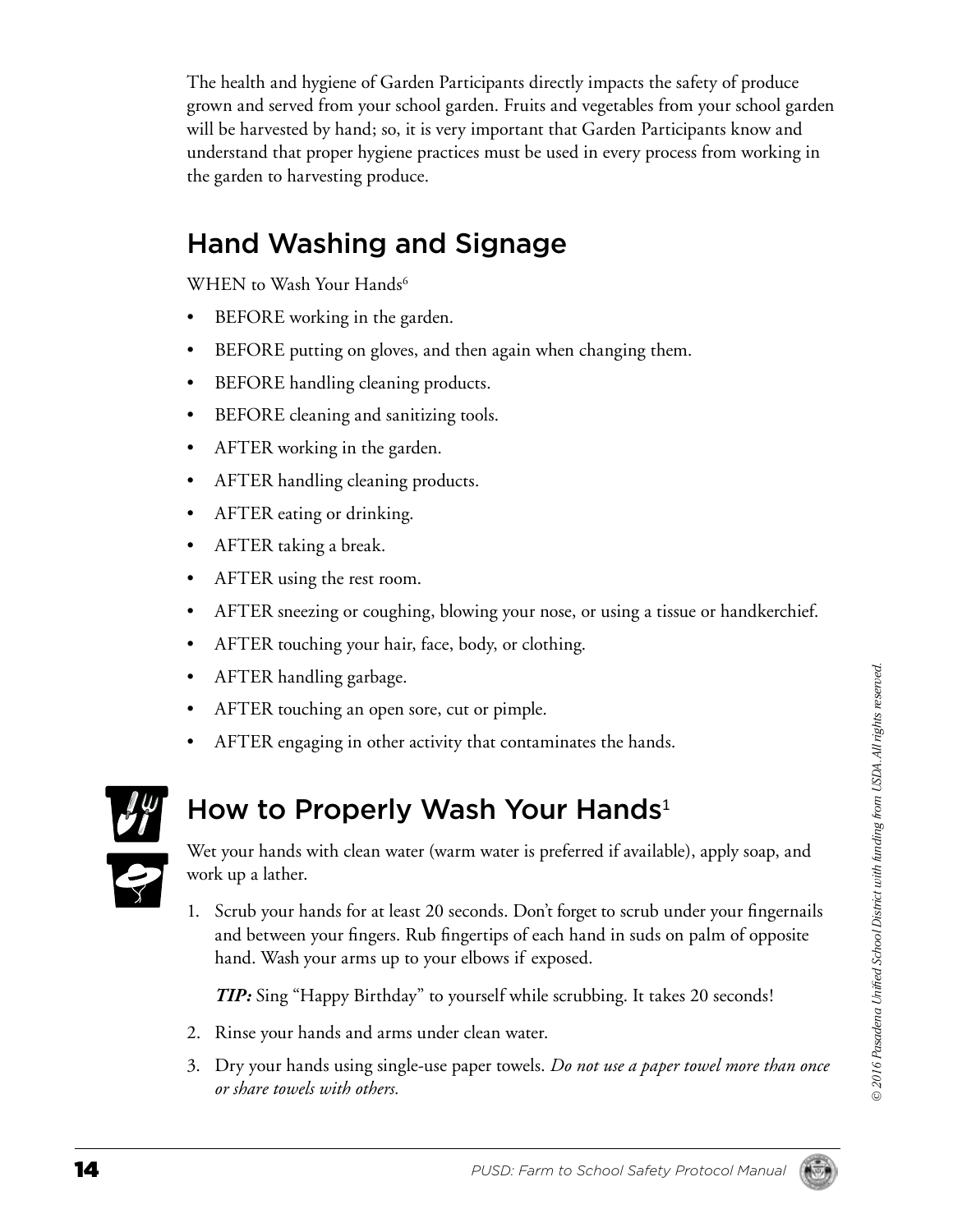4. When possible, turn off the faucet with the single-use towel instead of directly with your hand.

The *Garden Coordinator(s)* should be notified if soap or paper towels need replenishing.

It is important that all participants are trained on the proper hand washing technique. *Garden Coordinator(s)* and the *Food Safety Administrator* must ensure all Garden Participants are trained.

Pasadena Environmental Health recognizes that for safety reasons, young children are not always given access to hand wash sinks with hot water. In these instances, children are permitted to wash their hands with cold water prior to gardening or harvesting produce, but may not participate in food preparation or handle ready-to-eat produce. All persons preparing food, handling washed produce, or washing utensils, must first wash their hands with warm water (100°F – 108°F) and soap, and dry them with a single-use paper towel.

The Harvest Activity Log in the appendix includes a column to check-off participants who have washed their hands before harvesting.



#### **Resource:**

Appendix C – Harvest Activity Log

Post good hygiene signage at all hand washing stations where it can be clearly read. Proper hand washing signs are available in the Appendix of this manual. It includes the above information as a reminder of proper hand washing techniques.

It is also recommended that your garden post a "good health and hygiene" sign at the entrance of the garden. It will remind Garden Participants and visitors that they must be aware of these practices.



#### **Resources:**

- Appendix  $H H$ and Washing Signage
- Appendix I Garden Rules Signage
- Even Heros Have to Wash Their Hands Poster

### Use of Hand Sanitizers

Hand sanitizers can be used *in addition* to good hand washing, but *not* as a substitute. Current research indicates that proper hand washing with soap and water is the most effective method of removing potential pathogens from the hands. Soil and dirt on hands may actually decrease hand sanitizer's effectiveness. Frequent use of hand sanitizers can also strip the outer layer of oil from hands, leading to cracking and dryness. This can then trap germs and bacteria.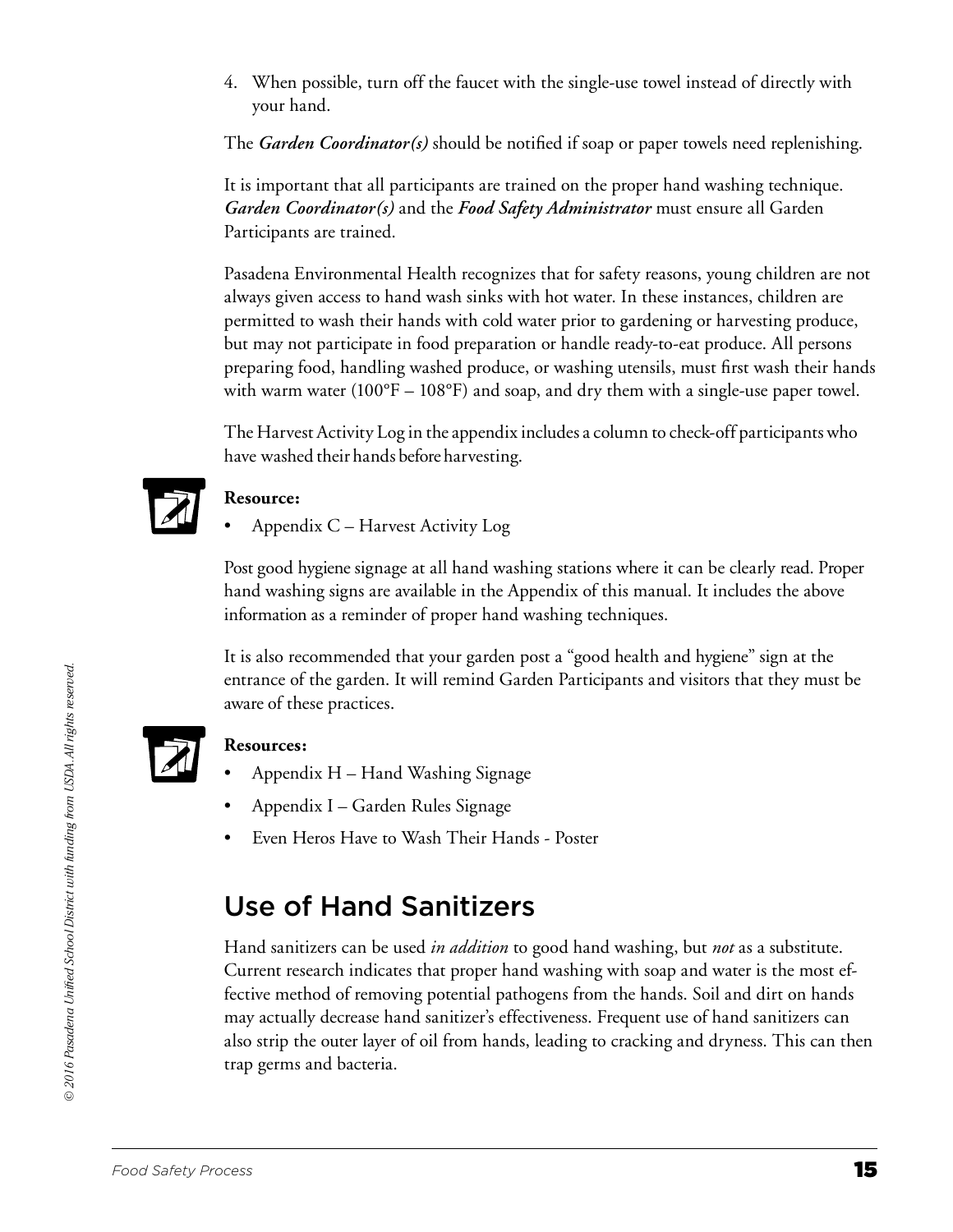

### Participant Health

#### Illness

Participant health can also affect produce safety. Be sure to verify that none of the Garden Participants are showing any signs of illness or have recently been ill. If a garden participant is ill, he or she cannot participate in the harvest. Garden Participants will only be allowed to help in the garden 48 hours after symptoms have ended. One exception is illness due to Norovirus, which has been found to be the leading cause of food borne disease outbreaks in the United States. Norovirus is also commonly known as the stomach flu or viral gastroenteritis. In this case, participants will only be allowed to help in the garden 72 hours after symptoms have ended.



- 1. Garden Participants *must* notify the *Garden Coordinator(s)* (or other person in charge) if they have any of the following symptoms or conditions. In the following instances, participants will *not* handle fresh produce:<sup>1</sup>
	- a. They have been diagnosed or were recently ill with a food borne illness or communicable disease.
	- b. They have an infected sore or cut that is open or draining on their hands, wrists, or the exposed areas of your arms.
	- c. They are suspected of causing or being exposed to a food borne illness outbreak.
	- d. They live with a person diagnosed with a food borne illness, or a person who attends or works where there is a food borne illness outbreak.
	- e. They have any of the following symptoms:
		- i. Diarrhea
		- ii. Fever
		- iii. Vomiting
		- iv. Jaundice (a yellowing of the skin and eyes)
		- v. Sore throat with fever
		- vi. Persistent sneezing, coughing, or a runny nose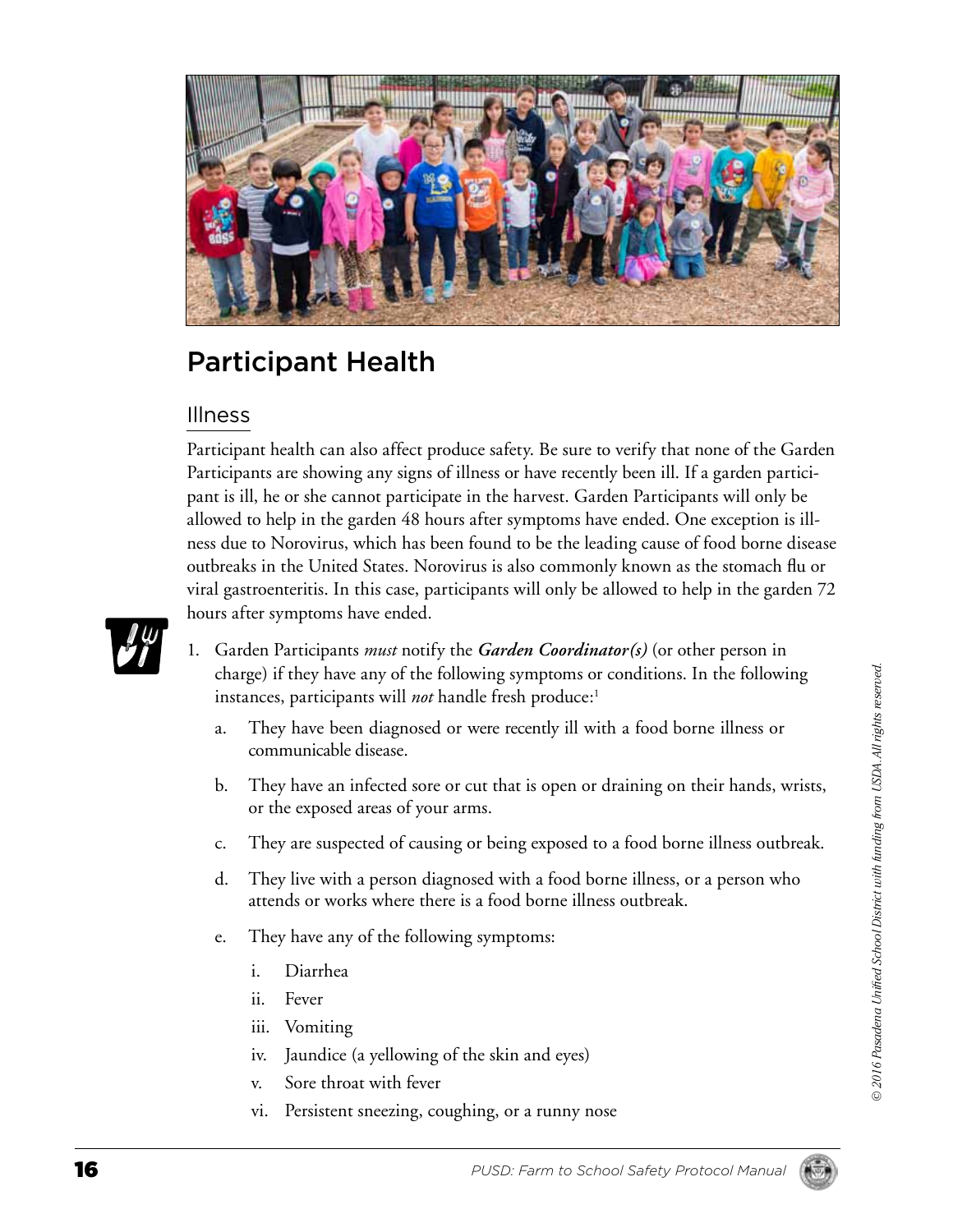- 2. Participants who have only mild symptoms but are still healthy enough to help with garden activities can participate where there is *no* contact with produce. They must be appropriately covered with bandages and/or gloves to reduce the risk of contamination.
- 3. In the case the participant has mild symptoms and there are no tasks available where one can avoid contact with produce, then the participant will *not* be allowed to assist with garden duties.

#### **Resource:**

Removal of Sick Student from School Garden



### Blood and Bodily Fluid 1

If blood or bodily fluid ever comes in contact with the soil or produce, it must be immediately reported by whoever finds the contamination; however, if that person cannot immediately address the situation, the *Garden Coordinator(s)* must take the appropriate action. If blood or bodily fluid is found on the soil, all contaminated surfaces must be removed into a plastic bag with a shovel or gloved hands and then placed in a waste basket. All affected soil will be shoveled up around and under the area and removed.

If a participant is bleeding, make sure they have been provided first aid or 911 has been called if it is a serious injury. All illnesses and injuries must be reported using the CPS Verify Incident Reporting System.



### First Aid Procedures<sup>1</sup>

*A first aid kit must be kept on site,* or the *Garden Coordinator(s)* must have one on hand. PUSD Health Programs Department Safety and Security has approved first aid kits available. Everyone needs to know the exact location of the first aid kit. Supplies should be checked and restocked on a regular basis. The first aid kit Inventory sheet found in the Appendix- J can help you keep track of first aid needs. Make sure to also check expiration dates and replace used or out-of date contents.

Dial 911 first for serious injuries and asthma or allergy related incidents. Have a list of emergency phone numbers available.

Cuts, abrasions and other injuries that occur at the garden site must be tended to immediately for the well-being of the participant and to minimize the risk of contamination to produce.



#### **Resource:**

Appendix J – First Aid Kit Inventory